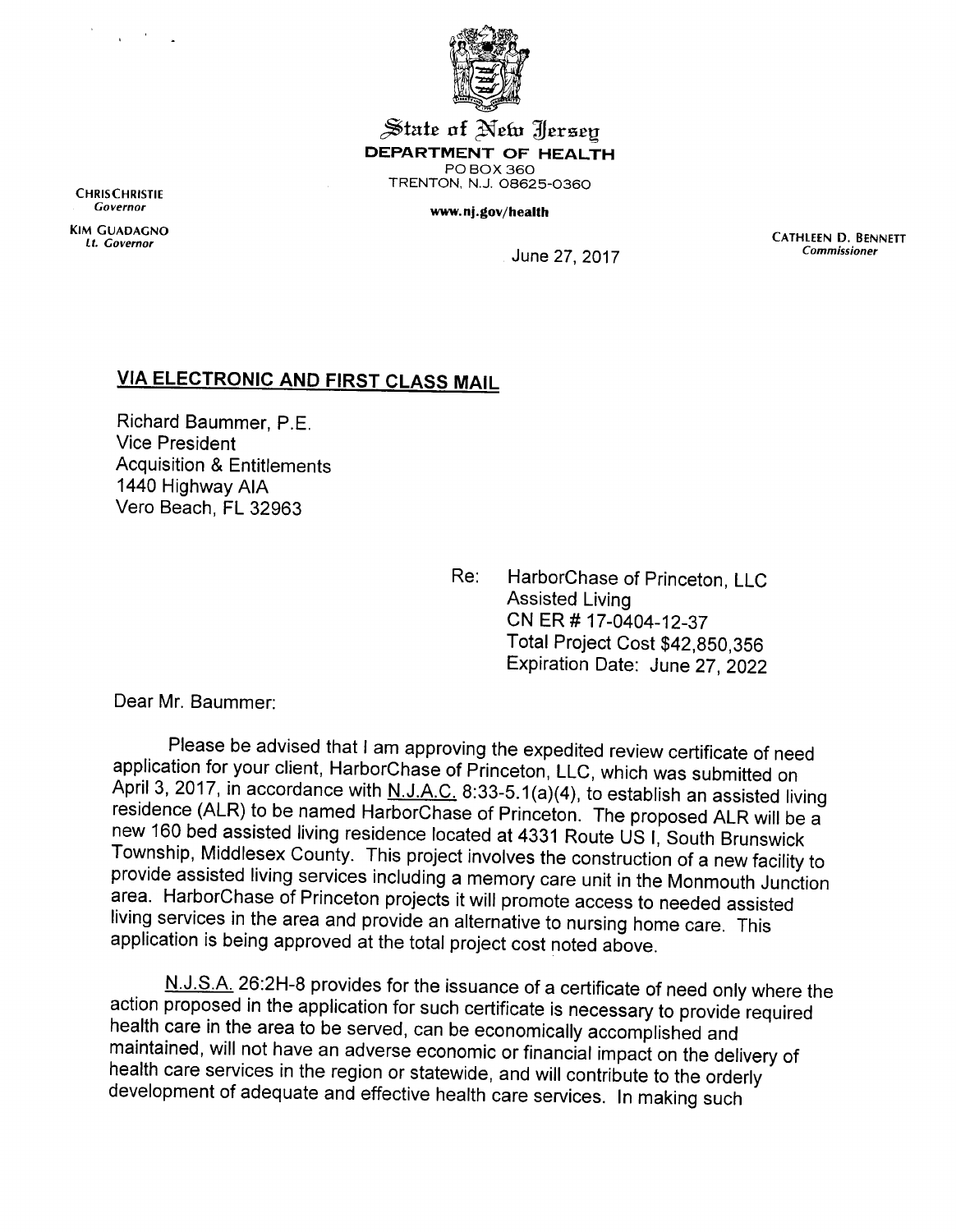Richard Baummer HarborChase of Princeton, LLC CNER #17-0404-12-37 Page 2

determinations, Imust take into consideration: a) the availability of facilities or services which may serve as alternatives or substitutes; b) the need for special equipment and services in the area; c) the possible economies and improvement in services to be anticipated from the operation of joint central services; d) the adequacy of financial resources and sources of present and future revenues; e) the availability of sufficient manpower in the several professional disciplines; and f) such other factors as may be established by regulation.

As to the aforementioned specifics of this application, I note that in identifying those services that are subject to expedited review, the Department of Health (Department) chose services that would have a minimal impact on the health care system as a whole and, therefore, for which a statistical bed need methodology would not be necessary. The services in this application are subject to expedited review pursuant to N.J.A.C. 8:33-5.1(a)(4) and, therefore, a statistical bed need methodology is not required. I believe that the criterion regarding the availability of facilities or services, which may serve as alternatives or substitutes, is not applicable inasmuch as the services in this application will have a minimal impact on the health care system as a whole. The need for sufficient special equipment and services in the area does not apply as this application is for an assisted living residence, which does not require any special equipment. The facility will realize economies of scale from the operation of joint central services as it shares common ownership with other healthcare facilities in New Jersey. I believe that this project can be economically accomplished and maintained as the applicant projects a positive net income by the end of the first year of operation. I also note that while professional staff will be required to accommodate the implementation of the Assisted Living Residence, I am confident that there is sufficient professional staff available in the area to meet those staffing needs.

Finally, I have taken into consideration the applicable regulations for the services subject to expedited review (i.e., N.J.A.C. 8:33-5.3 and N.J.A.C. 8:33H-1.16). I find that HarborChase of Princeton, LLC has provided an appropriate project description, which includes information as to the total project cost, operating costs and revenues, services affected, source of funds, utilization statistics, and justification for the proposed project (N.J.A.C. 8:33-5.3(a)(1)); assurance that all residents of the area, particularly the medically underserved, will have access to services (N.J.A.C. 8:33-5.3(a)(2)); and documentation that it will meet appropriate licensing and construction standards (N.J.A.C. 8:33-5.3(a)(3)(l)). In addition, HarborChase of Princeton demonstrated a track record of substantial compliance with the Department's licensing standards (N.J.A.C. 8:33-5.3(a)(3)(ii)).

Please be advised that this approval is limited to the application as presented and reviewed. The application, related correspondence, and any completeness questions and responses are incorporated and made a part of this approval. An additional review by the Department may be necessary if there is any change in scope,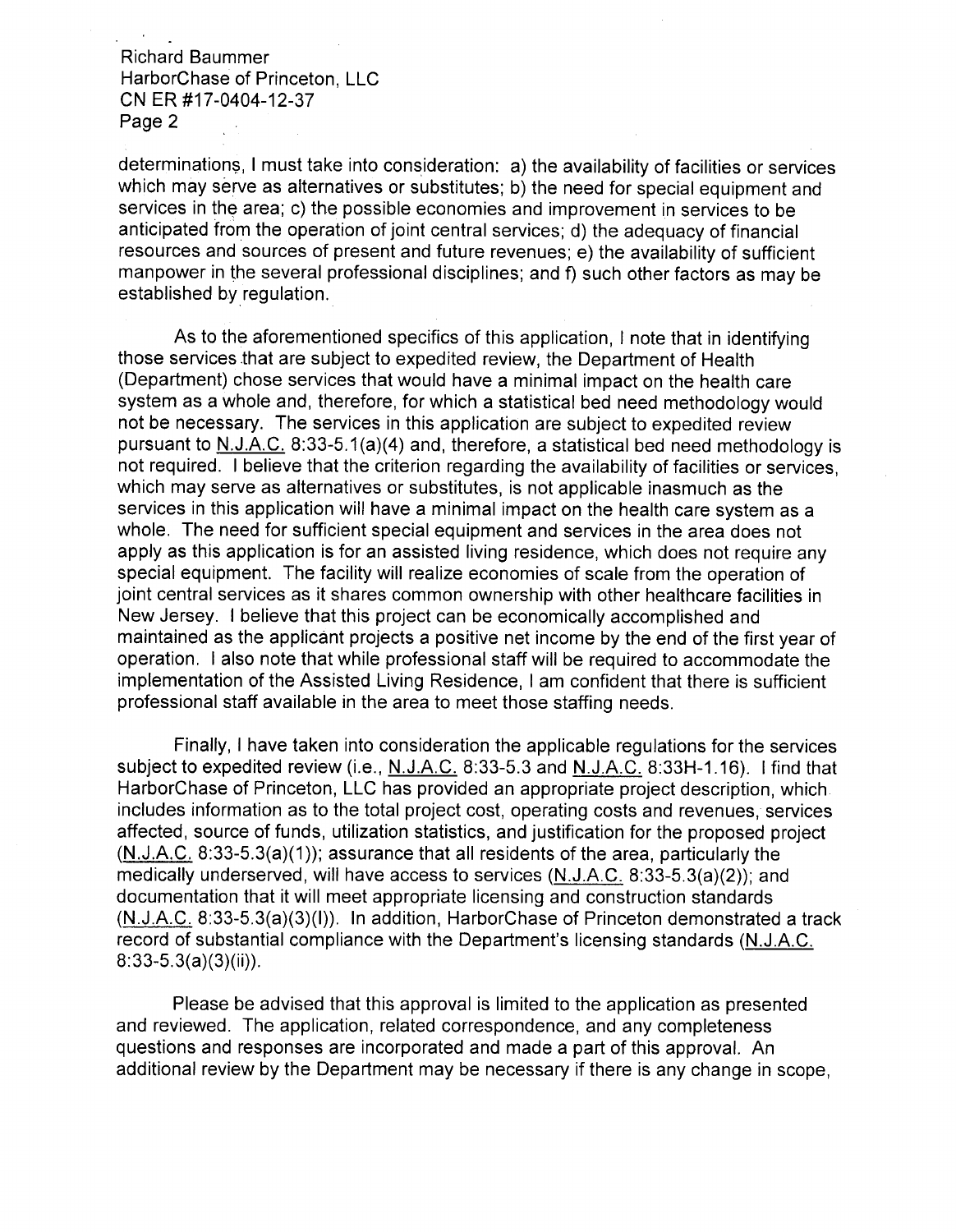## Richard Baummer HarborChase of Princeton, LLC CN ER #17-0404-12-37 Page 3

as defined at N.J.A.C. 8:33-3.9. However, a change in cost of an approved certificate of need is exempt from certificate of need review subject to the following:

- 1. The applicant shall file a signed certification as to the final total project cost expended for the project at the time of the application for licensure for the beds/services with the Certificate of Need and Healthcare Facility Licensure Program.
- 2. Where the actual total project cost exceeds the certificate of need approved total project cost and is greater than \$1,000,000, the applicant shall remit the additional certificate of need application fee due to the Certificate of Need and Healthcare Facility Licensure Program. The required additional fee shall be 0.25 percent of the total project cost in excess of the certificate of need approved total project cost.
- 3. The Department will not issue a license for the beds/services until the additional fee is remitted in full.

Furthermore, pursuant to N.J.S.A. 26:2H-12.16(b) and N.J.A.C. 8:36-5.1(h), a new facility that is licensed to operate as an assisted living residence or comprehensive personal care home shall reserve ten percent of its total bed complement for use by Medicaid-eligible persons. The ten percent utilization by Medicaid-eligible persons shall be met through Medicaid conversion of persons who enter the assisted living residence or comprehensive personal care home as private paying persons and subsequently become eligible for Medicaid, or through direct admission of Medicaid-eligible persons. An assisted living residence or comprehensive personal care home shall achieve this ten percent utilization within three years of licensure to operate and shall maintain this level of utilization thereafter. The Department will monitor that this condition threshold is met and maintained during the duration of licensure.

The Department, in approving this application, has relied solely on the facts and information presented to us. The Department offers no opinion as to whether the proposed ownership or business organization is in compliance with the Codey Act, Board of Medical Examiners administrative rules, or the federal anti-referral (Stark) and federal anti-kickback laws. The Department has not undertaken an independent investigation of such information. If material facts with respect to this application have not been disclosed or have been misrepresented, the Department may take appropriate administrative regulatory action to rescind the approval or refer the matter to the Office of the Attorney General.

Finally, regardless of any management agreement addressing the operation of the facility between the licensee and any other entity, the licensee is responsible for financial, operational and management control. All health services provided by the facility and the